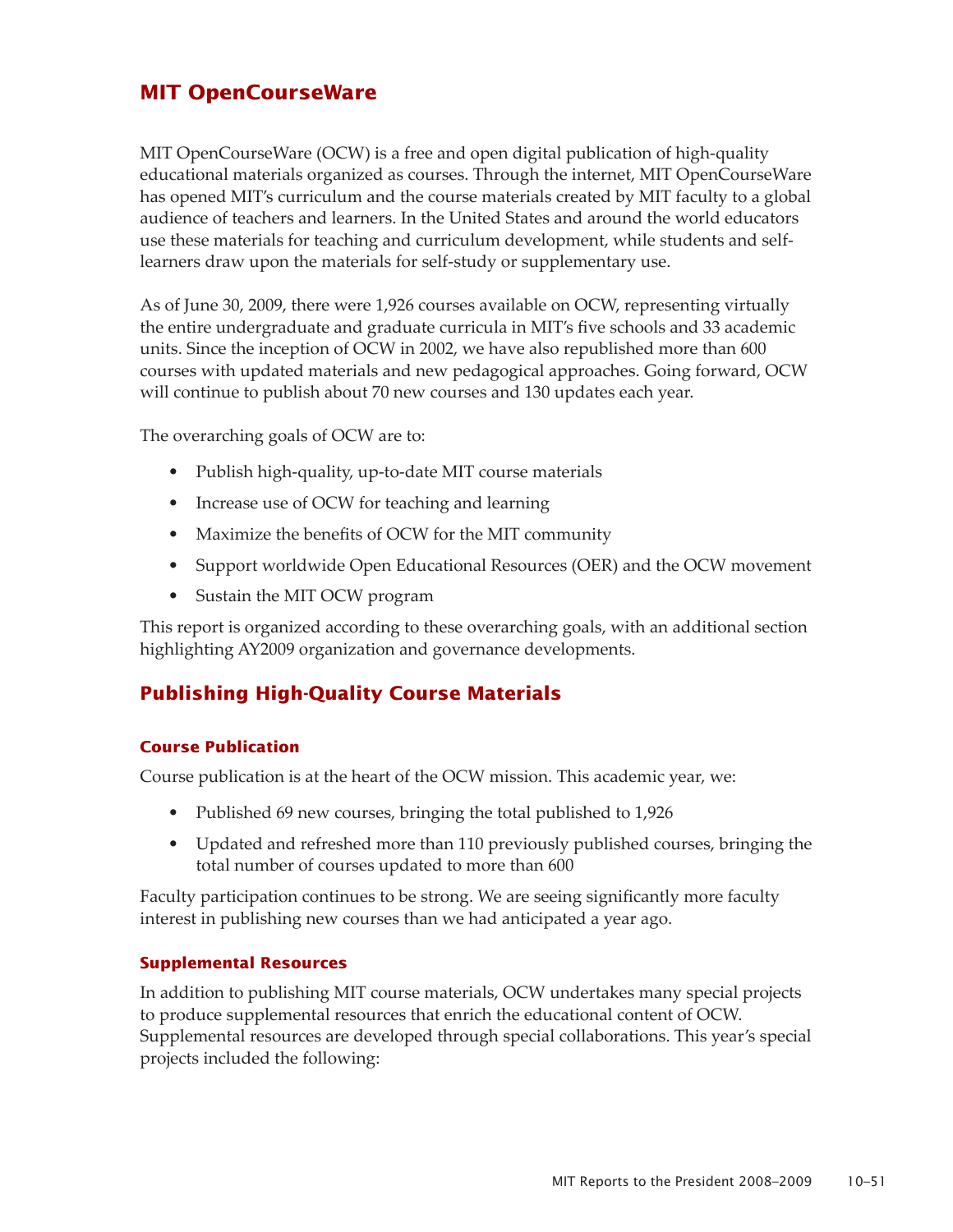- Abdul Latif Jameel Poverty Action Lab Executive Training: Evaluating Social Programs. This five-day course on evaluating social programs provides a thorough understanding of randomized evaluations and pragmatic step-bystep training for conducting one's own evaluations. While the course focuses on randomized evaluations, many of the topics, such as measuring outcomes and dealing with threats to the validity of an evaluation, are relevant for other methodologies ([http://ocw.mit.edu/ans7870/resources/pal/index.ht](http://ocw.mit.edu/ans7870/resources/pal/index.htm)m).
- The Torch or the Firehose: A Guide to Section Teaching. Professor Arthur Mattuck offers both novice and seasoned instructors guidelines on how sections can best serve as a complement to lectures, how to help students become better learners, and how to enjoy their experience as recitation teachers [\(http://ocw.mit.](http://ocw.mit.edu/ans7870/resources/mattuck/index.htm) [edu/ans7870/resources/mattuck/index.ht](http://ocw.mit.edu/ans7870/resources/mattuck/index.htm)m).
- Introduction to MATLAB by Yossi Farjoun. This course, intended for students with no programming experience, provides the foundations of programming in MATLAB®, which is used in many MIT courses. Variables, arrays, conditional statements, loops, functions, and plots are explained. At the end of the course, students should be able to use MATLAB in their own work and be prepared to deepen their MATLAB programming skills and tackle other languages for computing, such as Java, C++, or Python ([http://ocw.mit.edu/ans7870/resources/](http://ocw.mit.edu/ans7870/resources/farjoun/index.html) [farjoun/index.htm](http://ocw.mit.edu/ans7870/resources/farjoun/index.html)l).
- Applied Geometric Algebra by László Tisza. OCW published this historic course to commemorate the 100th birthday of physics professor emeritus László Tisza, who began teaching at MIT in 1941. This online publication is a reproduction of the original lecture notes for the course Applied Geometric Algebra taught by Professor Tisza in the spring of 1976 ([http://ocw.mit.edu/ans7870/resources/tisza/](http://ocw.mit.edu/ans7870/resources/tisza/index.htm) [index.ht](http://ocw.mit.edu/ans7870/resources/tisza/index.htm)m).

# **Highlights for High School**

In addition to the regular course publication, OCW also offers Highlights for High School, which was launched in 2007. This program takes advantage of our trove of exceptional teaching resources to better serve high school constituencies. Since its inception, the Highlights for High School portal ([http://ocw.mit.edu/OcwWeb/hs/home/](http://ocw.mit.edu/OcwWeb/hs/home/home/index.htm) [home/index.ht](http://ocw.mit.edu/OcwWeb/hs/home/home/index.htm)m) has received approximately 700,000 visits, and it is now receiving 40,000 to 50,000 visits per month.

We are publishing a substantial amount of new content on Highlights for High School and more than doubling the amount of video to over 60 hours of content. Our Highlights for High School publishing queue includes eight additional courses from the MIT Educational Studies Program, including six with full video lectures. Examples are Advanced Introductory Chemistry, Introduction to Cognitive Neuroscience, and Probability. In addition, we will be publishing materials from the Chandra Astrophysics Institute, an extensive summer program in astrophysics for students in grades 9–12. Finally, we will be adding an AP chemistry section that will include portions of video lectures captured from the fall 2008 version of 5.111 Principles of Chemical Science.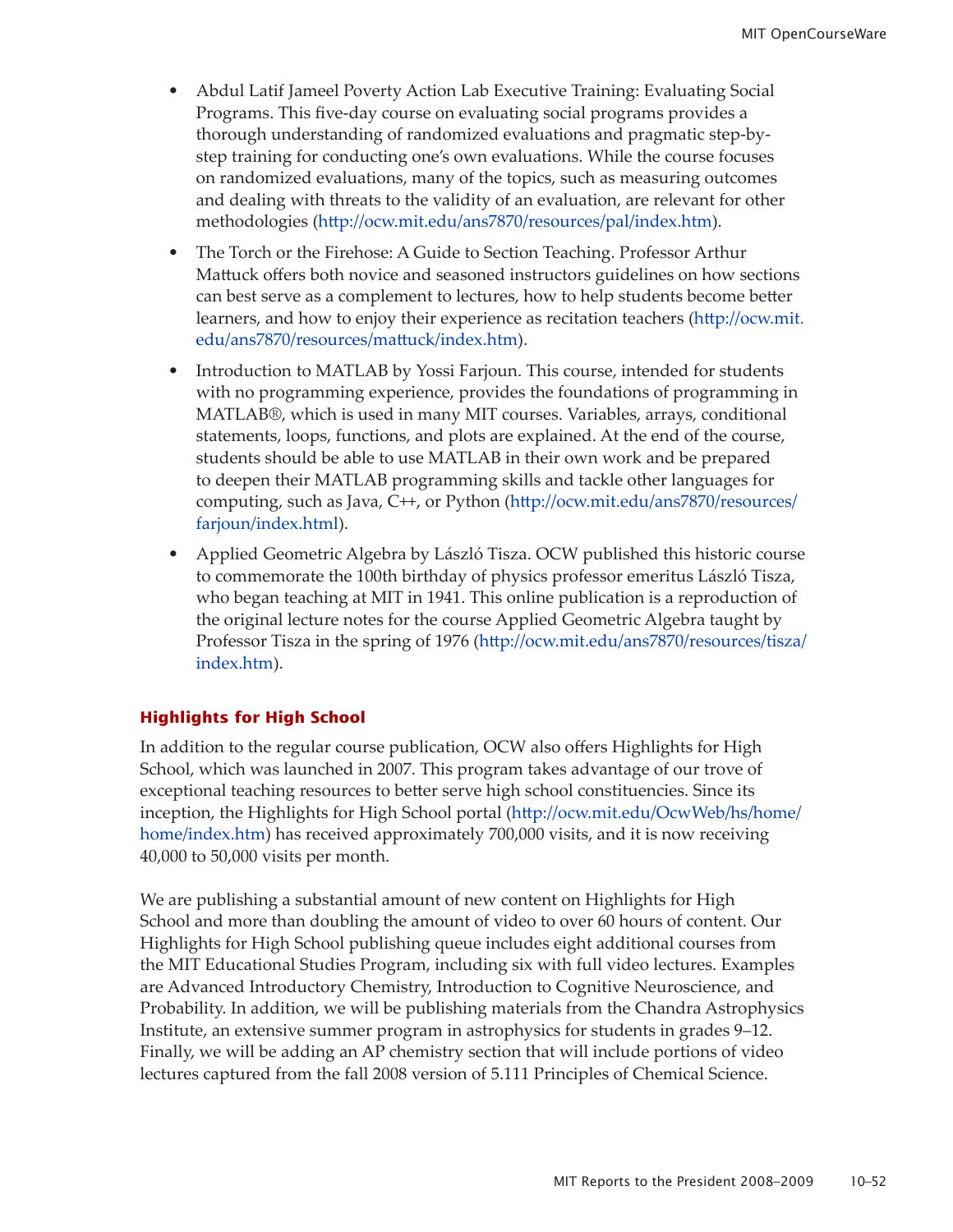After these summer updates are complete, we will be ramping down development of Highlights for High School until we secure additional funding for the project.

This year the American Association of School Librarians, a division of the American Library Association, selected Highlights for High School as a Landmark Website on its inaugural list of Best Websites for Teaching and Learning.

#### **Code of Best Practices in Fair Use**

A key element of the publication production process is intellectual property clearance. This applies when course materials contain third-party objects such as drawings, charts, and photos. In January 2009 OCW initiated a project, funded by the Hewlett Foundation, to explore the development of community standards among OCW producers regarding the application of fair use under US copyright law in our publishing process. Fair use can contribute to a richer, more complete educational resource, so it is vital to the creators and users of OCW to have a standard set of practices to guide application of fair use.

The OCW Code of Best Practices in Fair Use is modeled on prior codes developed through the Center for Social Media ([http://www.centerforsocialmedia.org/resources/](http://www.centerforsocialmedia.org/resources/fair_use/) [fair\\_use](http://www.centerforsocialmedia.org/resources/fair_use/)/). A small group of US universities worked with us this spring, with the guidance of experts in copyright law, to develop a code of best practices specifically tailored to courseware made available from US producers under a Creative Commons license. We expect three beneficial outcomes from this project: (1) OCW content will be a more complete educational resource to be used and shared throughout the world; (2) the fair use exception under copyright law will be appropriately strengthened and affirmed in the face of aggressive copyright holders; and (3) the code can be adopted by any other OCW producer in the United States and serve as a model for use by OCW producers internationally. The OCW Code of Best Practices in Fair Use is currently being reviewed by MIT campus stakeholders including the Office of the General Counsel and the MIT Libraries. A panel of impartial, non-MIT attorneys will also review the code prior to its expected release in September. In parallel, the group is seeking endorsements from organizations, such as the OCW Consortium, that have an interest in promoting dissemination of rich educational content.

The committee involved in the code development process included participants from MIT, Notre Dame, Yale, Michigan, the Johns Hopkins Bloomberg School of Public Health, and Tufts, in consultation with staff from the Creative Commons ccLearn group.

#### **Publishing Operations**

We are engaged in an MIT systems integration project called DOS (DSpace-OCW-Stellar) that will result in the replacement of the OCW content management publishing infrastructure over the next 12–18 months. This project is being conducted in collaboration with MIT Information Services and Technology and the MIT Libraries. The goal of the project is to integrate three of MIT's key academic content systems, OCW (open publication), Stellar (learning management), and DSpace (digital archive), to make it easier to move educational content and associated metadata among these systems, enabling better support for OCW's publishing workflow as well as the teaching and learning needs of faculty and students. We completed the OCW business requirements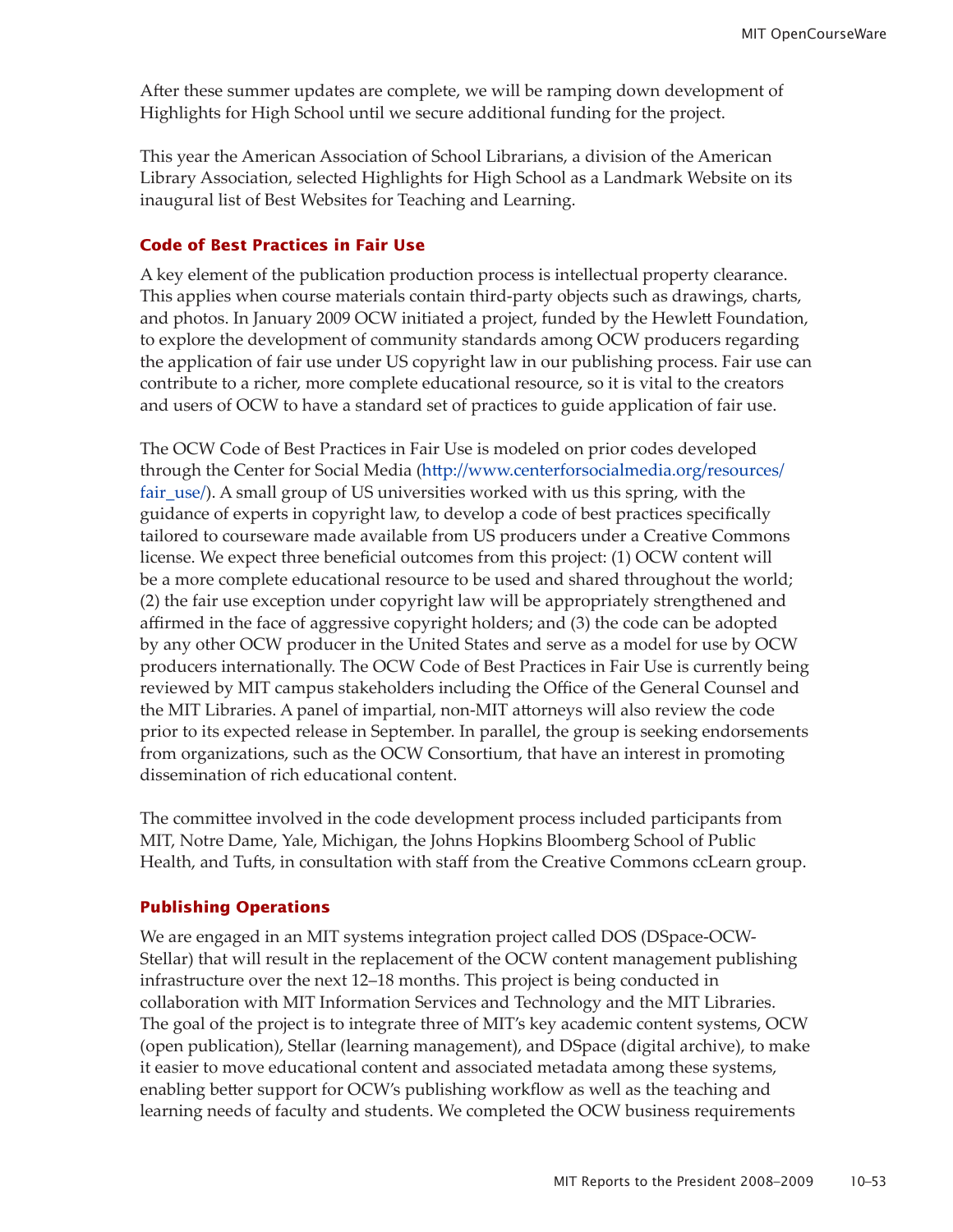analysis in the spring and are now evaluating the open-source software platform Plone/ Zope as OCW's new content management system. We expect to move into the detailed design phase for the system in the early fall.

On another front, we completed the project begun in 2008 to bring video production in-house, resulting in cost savings, greater flexibility, and higher quality video content. We also moved video distribution off of Akamai (the OCW network distribution service provider), achieving substantial cost savings.

# **Increasing Use of OCW for Teaching and Learning**

#### **Users**

According to the spring 2009 annual survey, OCW is used primarily by educators (9.1 percent), students enrolled in educational programs (42.0 percent), and self-learners (43.2 percent); another 5.6 percent of respondents did not specify their status or classified themselves as "other." About 95 percent of all users indicate that they are partially or fully successful in achieving their purposes in using OCW.

## **Traffic**

Traffic to the OCW website continues to be strong, with more than 1.2 million visits each month to the site since the start of the year. Traffic during the month of June 2009 was 19 percent higher than in June 2008. The top countries of origin for non-US users continue to be China and India.

Visits to the OCW website are only part of the story. Untold numbers of additional users **work with MIT content every day:** 



**Figure 1. Web traffic to OCW and OCW translations through June 30, 2009**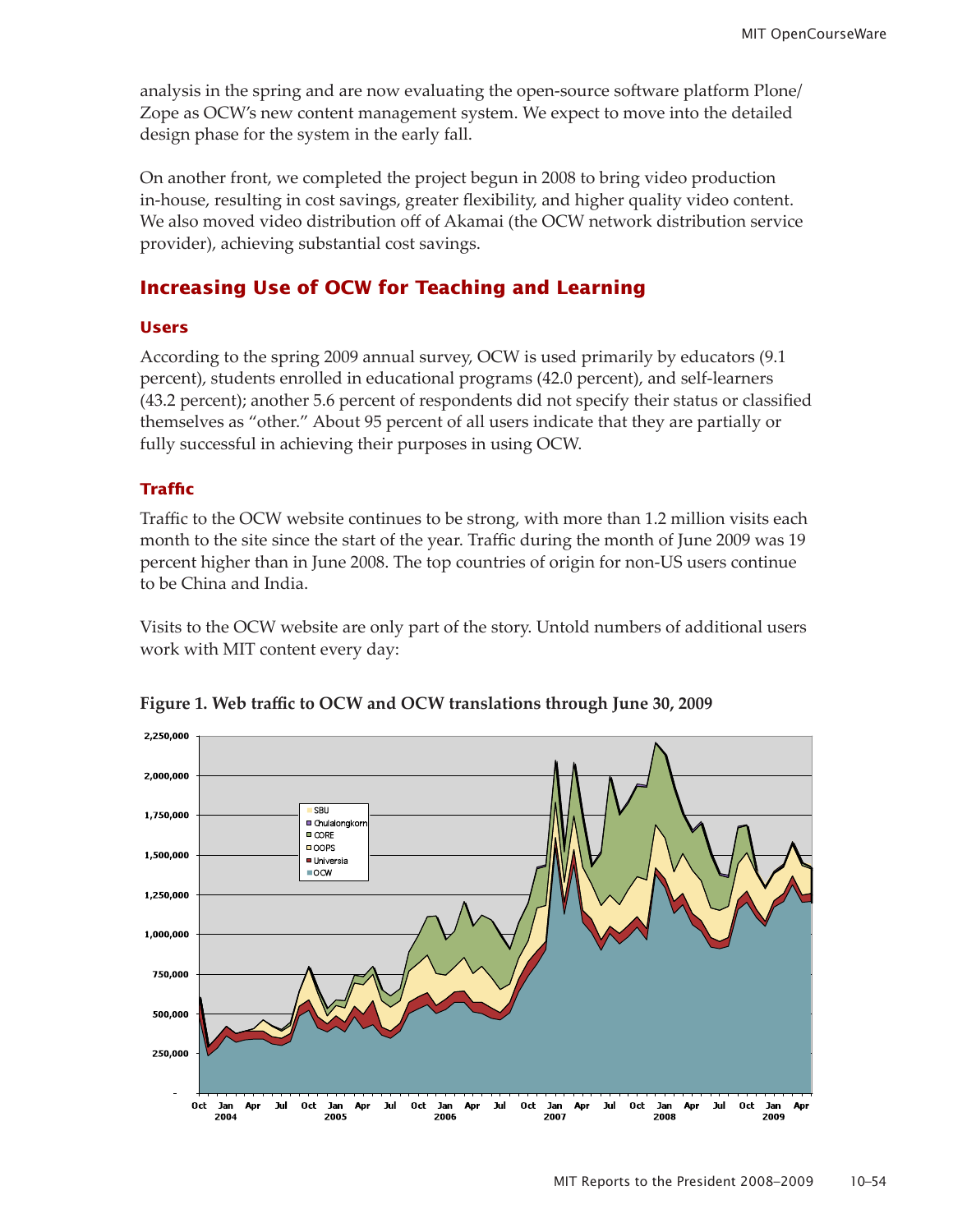- There are over 200 mirror sites in African and Asian locations with limited internet access.
- In terms of MIT video materials, there have been over 2.5 million iTunes U downloads and 4.1 million YouTube views since we introduced these options in 2008.
- There are more than 250,000 zip course downloads per month for offline access. Since we began the zip download program in 2006, users have downloaded some 9.2 million zip files of full course content.
- MIT content is available in six languages on other host sites. Our translation affiliate sites have been receiving about 500,000 visits per month.

All told, more than 56 million individuals have visited OCW or our translation sites, and we have delivered over 3.4 billion files ("hits") from the OCW website since its launch.

iTunes U and YouTube continue to grow in importance as alternate distribution channels for OCW content. YouTube is also figuring prominently in our content distribution strategy, intended to reduce the overall operating costs of OCW.

OCW has been continuing the distribution of OCW video content through Videolectures. net, an EU-sponsored video site hosted by the Jozef Stefan Institute in Slovenia. Since we launched the pilot in October, more than 154,000 visits to the MIT OpenCourseWare section of the site have been recorded.

We continue to build the OCW image collection on Flickr, the internet image and video hosting website (see [http://flickr.com/photos/mitopencoursewar](http://flickr.com/photos/mitopencourseware)e). We currently have more than 1,100 images in the collection.

# **OCW in the News**

We aggressively pursue media opportunities as a means of increasing the visibility and impact of OCW, and as a result OCW is frequently cited in the media. Links to articles about OCW are available via the OCW website at [http://web.mit.edu/ocwcom/MITOCW/](http://web.mit.edu/ocwcom/MITOCW/Media/) [Media](http://web.mit.edu/ocwcom/MITOCW/Media/)/. Some of the recent articles in which OCW is described include the following:

- "6 Tips for Taking College Courses Free of Charge," *US News & World Report,*  June 10, 2009 ([http://www.usnews.com/blogs/professors-guide/2009/06/10/6-tips](http://www.usnews.com/blogs/professors-guide/2009/06/10/6-tips-for-taking-college-courses-free-of-charge.html)[for-taking-college-courses-free-of-charge.html\)](http://www.usnews.com/blogs/professors-guide/2009/06/10/6-tips-for-taking-college-courses-free-of-charge.html)
- "Human Anatomy for Everyone!," *Boston Globe*, May 31, 2009, ([http://www.](http://www.boston.com/bostonglobe/magazine/articles/2009/05/31/human_anatomy_for_everyone/?page=1) [boston.com/bostonglobe/magazine/articles/2009/05/31/human\\_anatomy\\_for\\_](http://www.boston.com/bostonglobe/magazine/articles/2009/05/31/human_anatomy_for_everyone/?page=1) [everyone/?page=](http://www.boston.com/bostonglobe/magazine/articles/2009/05/31/human_anatomy_for_everyone/?page=1)1)
- "OpenCourseWare: College Education, without the Student Loans," *Christian Science Monitor*, May 13, 2009 ([http://features.csmonitor.com/](http://features.csmonitor.com/innovation/2009/05/13/opencourseware-college-education-without-the-student-loans/) [innovation/2009/05/13/opencourseware-college-education-without-the-student](http://features.csmonitor.com/innovation/2009/05/13/opencourseware-college-education-without-the-student-loans/)[loans](http://features.csmonitor.com/innovation/2009/05/13/opencourseware-college-education-without-the-student-loans/)/)
- "Logging On to the Ivy League", *Time Magazine*, April 16, 2009, ([http://www.time.](http://www.time.com/time/magazine/article/0,9171,1891740,00.html) [com/time/magazine/article/0,9171,1891740,00.htm](http://www.time.com/time/magazine/article/0,9171,1891740,00.html)l)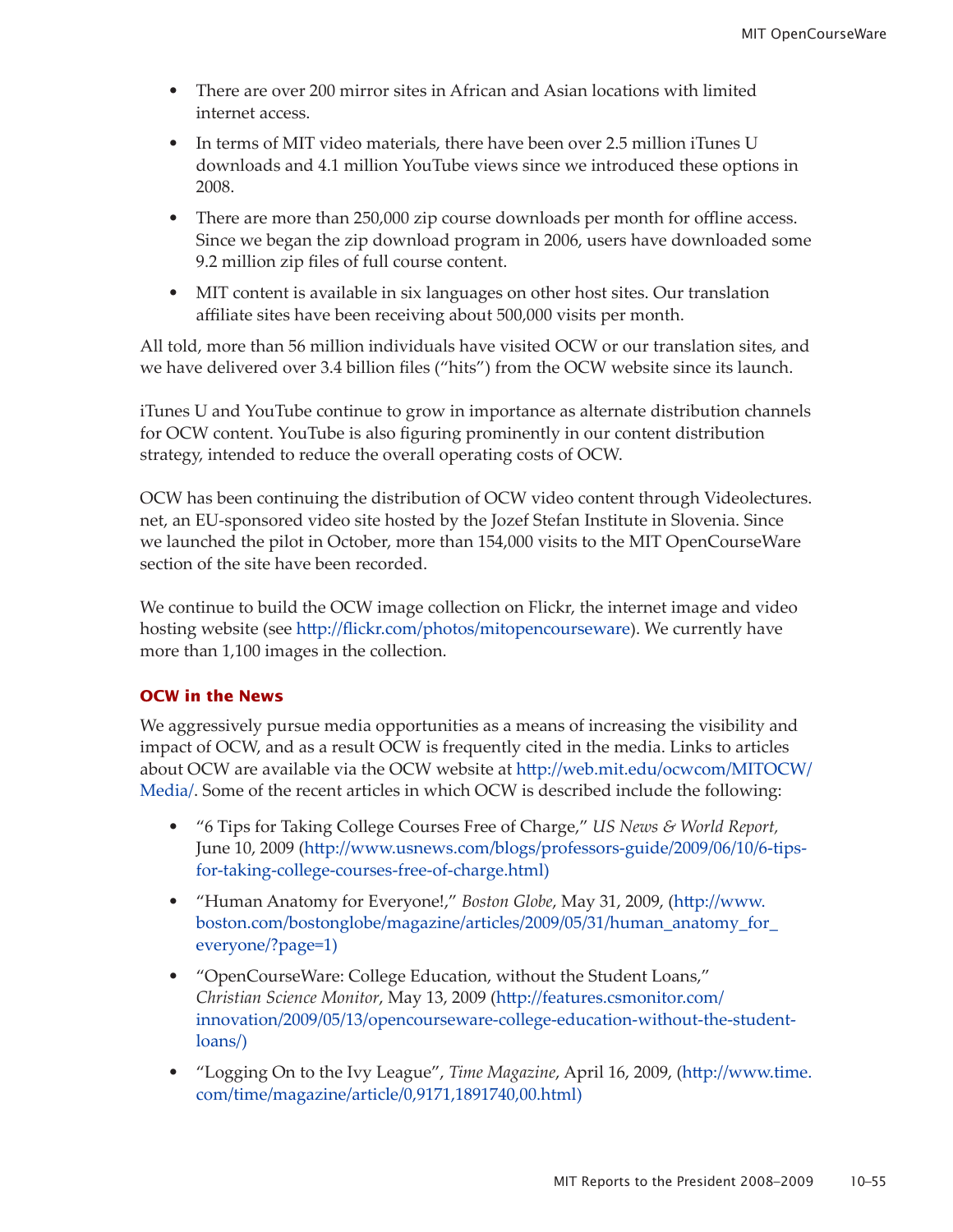# **Maximizing the Benefits of OCW**

OCW contributes to the MIT community by:

- Creating lifelong connections between MIT and our students and alumni
- Catalyzing improvements in teaching and learning at the Institute
- Showcasing the MIT curriculum and the MIT faculty in ways that strengthen the Institute's reputation and promote international engagement

We are very proud that the Class of 2009 chose to designate OCW as the recipient of the senior gift this year in recognition of the value that MIT students find in OCW resources. OCW continues to seek ways to increase its impact at the Institute through work with other departments, labs, and centers. In FY2009, in addition to developing the supplemental resources noted above, including the Jameel Poverty Action Lab materials and others, OCW:

- Collaborated with a number of academic departments to update their "department pages" on OCW in order to better present current curriculum and departmental strengths
- Provided video streaming support for MIT World through OCW's contract with Akamai Technologies. As of the close of FY2009, MIT World was using 50 percent of the contracted bandwidth. MIT World and OCW have agreed that MIT World will begin to pay a portion of the bandwidth costs in FY2010.

OCW also undertook two longer term collaborations with MIT colleagues this year, as described below.

#### **Singapore Proposal**

OCW participated in the development of MIT's proposal to the Singapore Department of Education to build a new science and technology university in Singapore. Contract negotiations between MIT and Singapore are in process, so it is not yet clear when work will begin or what the final scope of the project will be. We have proposed OCW involvement in two areas: (1) supporting the faculty teams that will be developing the new curriculum by identifying and repurposing OCW course materials and capturing video to enhance training of Singapore faculty, among other efforts, and (2) training new university staff to prepare courses for open publication on their own OCW.

#### **MIT Energy Initiative**

OCW continues to explore synergies with the MIT Energy Initiative. Earlier this year we created special course indexes to showcase MIT's energy courses as a collection of related materials across academic departments. In addition, we developed a scoping document and several use cases outlining how OCW could be used to showcase and disseminate the unique energy curriculum being developed at MIT and are discussing a joint proposal with MIT's energy education chairs.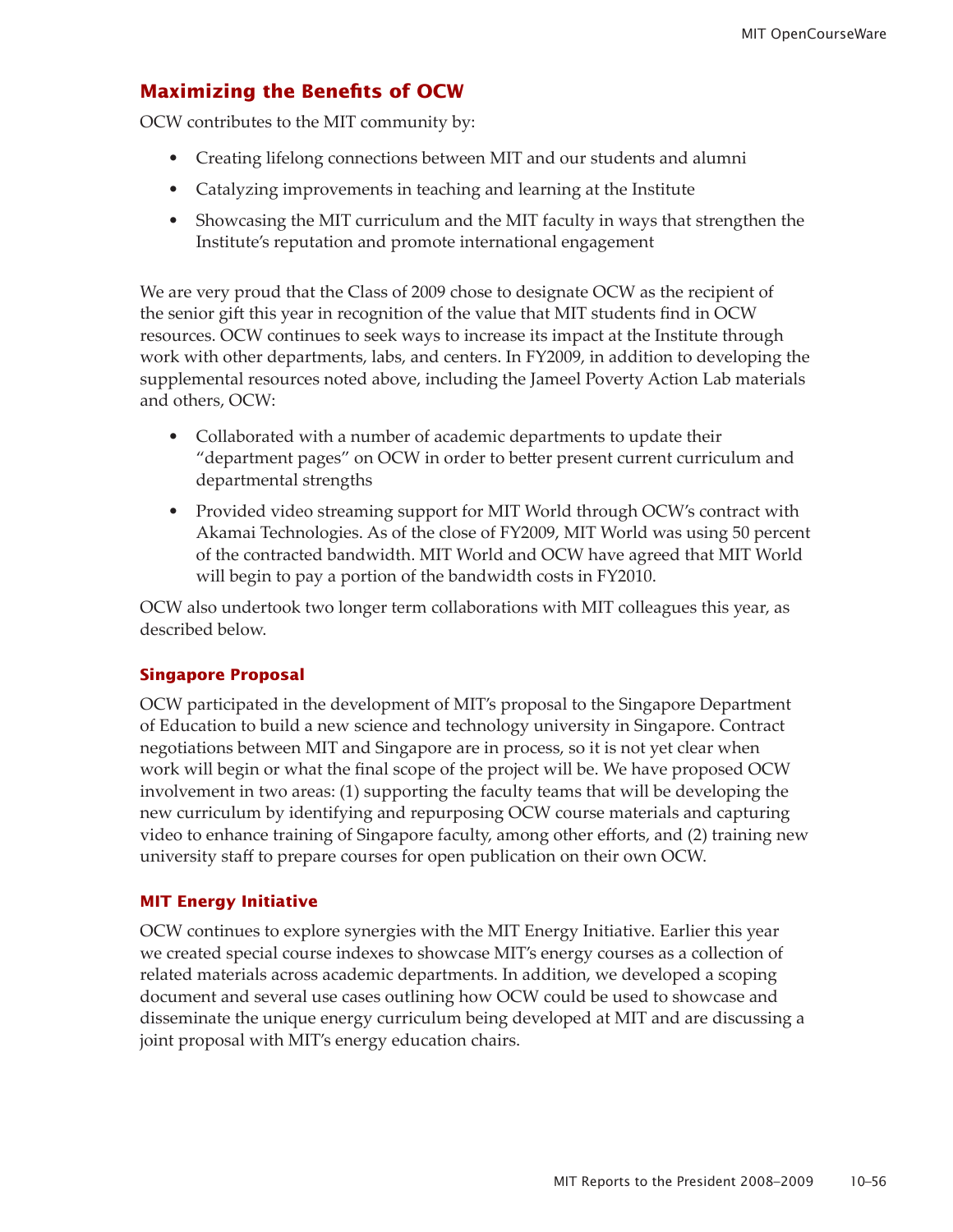

**Figure 2. Overall OCW movement traffic** 

Note: Data for other OCWs (green area) are incomplete. Not all OCW institutions are equipped to track and report Data for other OCWs (green area) are incomplete. Not all OCW institutions are equipped to track and report their site traffic. their site traffic.

# **Supporting OER and the OCW Movement**

OCW's principal focus in the area of worldwide OER is its support of the OpenCourseWare Consortium (OCWC). OCWC (<http://www.ocwconsortium.org/>) is a collaboration among over 200 domestic and international institutions that have banded together to advance education and empower people worldwide through OpenCourseWare. The goals of the consortium are to:

- Extend the reach and impact of OCW by encouraging the adoption and adaptation of open educational materials around the world
- Foster the development of additional OCW projects
- Ensure the long-term sustainability of OCW projects by identifying ways to improve effectiveness and reduce costs

Originally a development effort led by MIT OCW, the consortium became an independent 501(c)3 organization on July 9, 2008. Currently there are about 200 official members and another 50 organizations participating in consortium activities. Across all OCWC institutions (including MIT), there are now over 9,000 courses available, drawing a combined 2.5 million visits per month. MIT OCW staff member Steve Carson currently serves as president of the consortium.

OCWC recently hired a new executive director, Mary Lou Forward. In March, the board of the William and Flora Hewlett Foundation approved a grant of \$1.5 million over three years to support the general operating costs of the consortium.

# **Sustaining the MIT OCW Program**

OCW expenses for FY2009 totaled \$3.5 million, significantly below our budget of \$4.1 million. We achieved this through a combination of permanent cost-cutting measures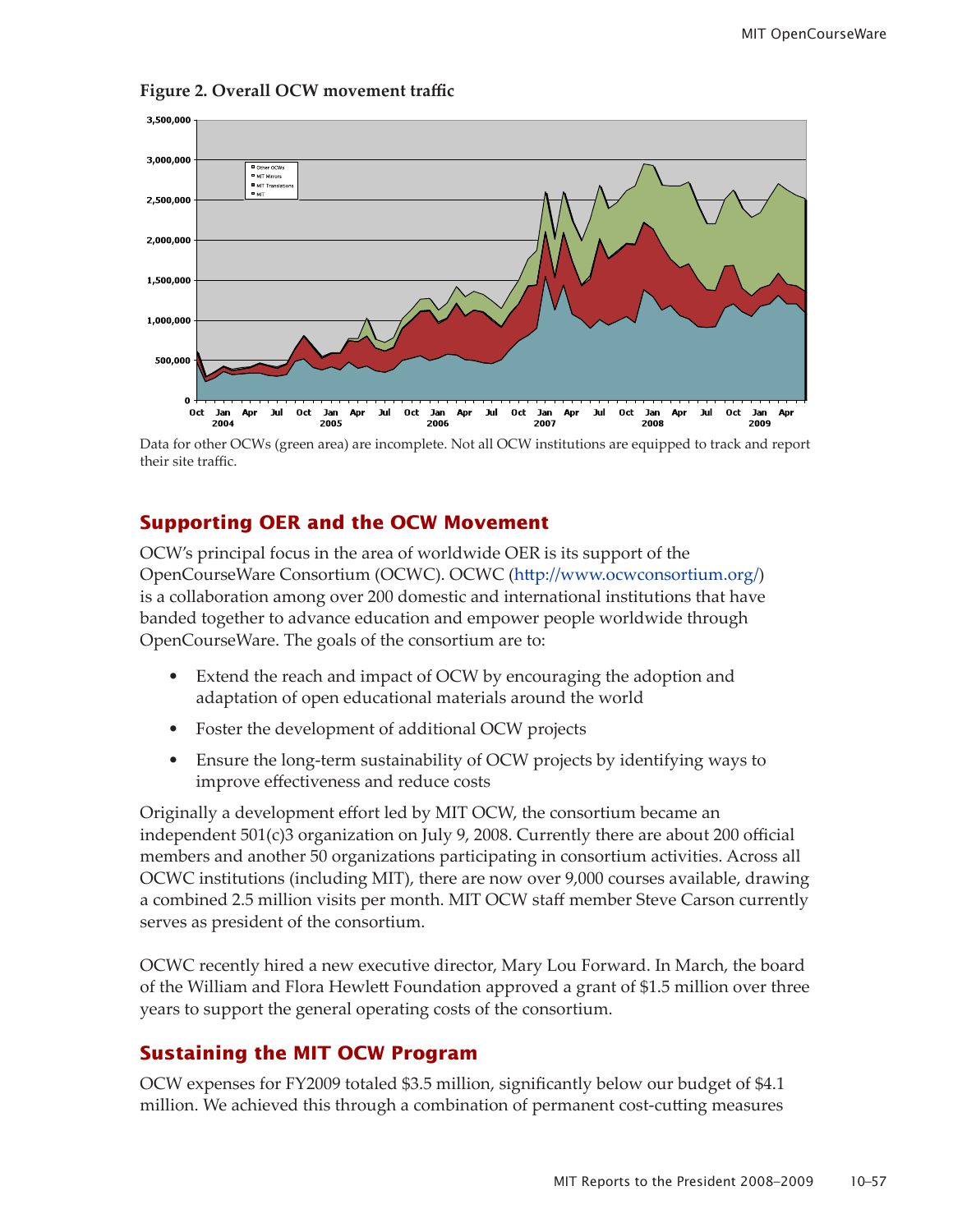including eliminating open positions, using free hosting services, and taking video production work in-house. Given these reductions, we have also been able to reduce our expense budget for FY2010 to \$3.6 million, a 10 percent decrease from the FY2009 budget. In FY2010, MIT general funds will support 44 percent of OCW operations, OCW reserve funds will provide 48 percent, and we estimate other sources of revenue will provide 8 percent to 10 percent of our support.

As of July 1, we have just over \$5.1 million remaining in OCW reserve funds. We anticipate further declines in MIT support in FY2011 and FY2012, reflecting financial exigencies in the MIT budget. We currently project that OCW reserves will run out in FY2012 unless we are able to effect significant changes in our funding model. Our challenge is to offset the loss of grant funds (the principal source of OCW reserves) with substantial increases in revenues such as small gifts, endowments, corporate sponsorships, and alternative sources of revenue. We are aggressively pursuing each of these areas, as outlined below.

### **Individual Donations**

In FY2009, we increased small gift fundraising by more than 50 percent to just over \$145,000 through aggressive use of our email newsletter list and several carefully planned online campaigns. In addition, we were honored to be the beneficiary of the 2009 senior class gift, which includes a \$25,000 matching gift from alumnus Martin Tang to be paid out in FY2010. Separately, we are developing a program that will allow donors to be recognized on the website for annual or endowment support of courses, departments, and schools. This program will initially be targeted primarily at alumni, and we hope to roll it out in the fall.

#### **Major Donations**

OCW worked with the MIT Resource Development Office to recruit a full-time leadership giving officer to support major gift fundraising for OCW and the MIT Libraries. This individual will be focused on donors who have the potential to make gifts of \$100,000 or more. As of this writing, a candidate has accepted the position and is expected to begin work in September.

#### **Corporate Sponsorship**

We have been reassessing our corporate sponsorship program, which has thus far proven ineffective in attracting corporate gifts. After consultation with the President's Office, Controller's Office, General Counsel's Office, and staff of *Technology Review*, we are exploring a more aggressive approach for corporate solicitations through underwriting opportunities similar to those offered by National Public Radio. We are currently evaluating the potential revenue, infrastructure requirements, and faculty acceptance of such an approach. We hope to roll out changes to the website in September that will be needed to support an underwriting program. The initial focus will be internal appeals to support OCW fundraising, newsletter subscription, and other MIT initiatives.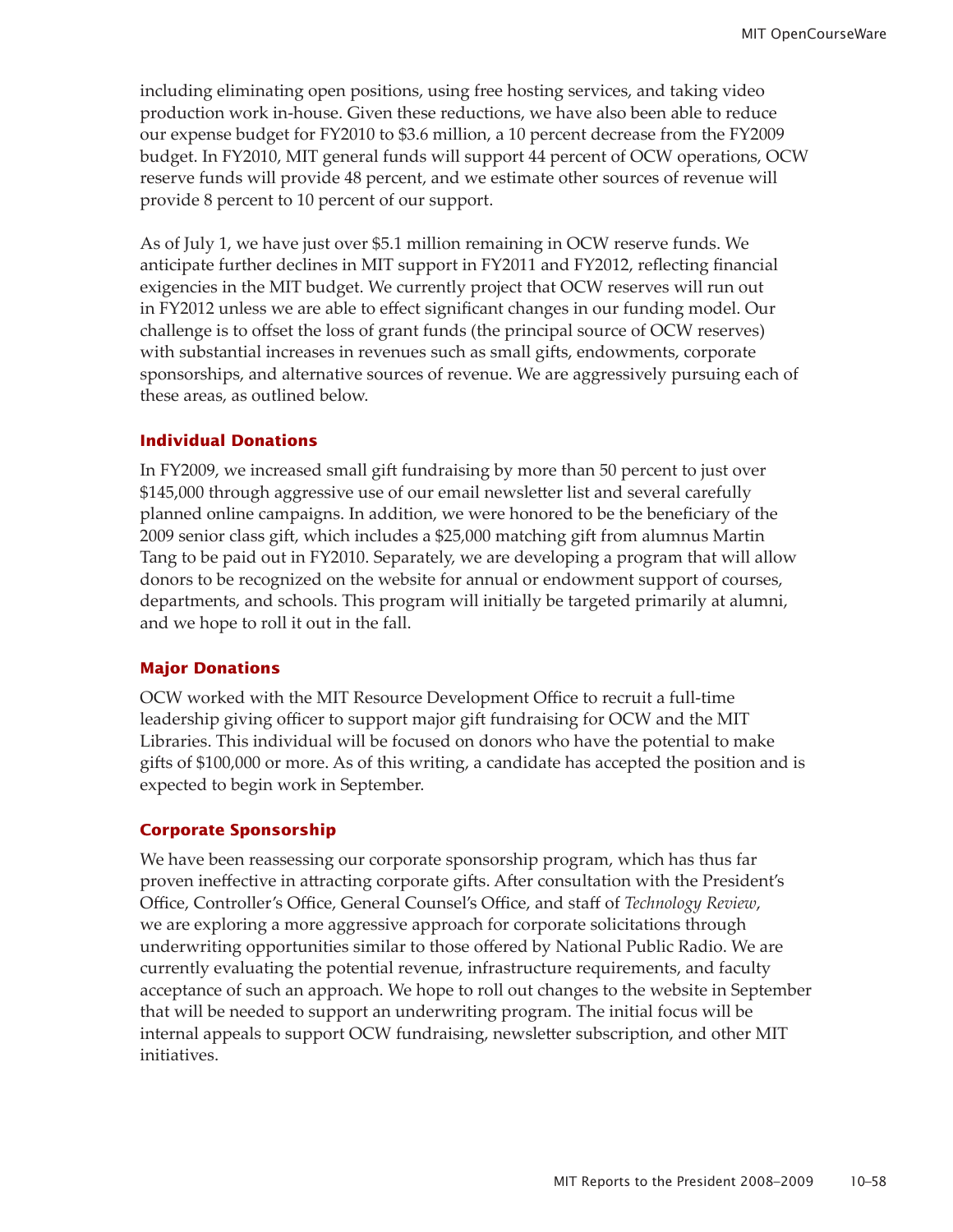#### **Revenue Generation**

To date, our only revenue generator has been the Amazon referral program, launched two years ago. In FY2009, this program brought in over \$36,000, more than double the FY2008 revenue. We believe that revenue generation—on a much larger scale—is key to the long-term financial sustainability of OCW. Accordingly, we convened a group of senior faculty and administrators for a series of meetings in the spring to help us think more concretely about revenue enhancement opportunities for OCW. The final report of the committee details three broad categories of revenue enhancement options: (1) positioning OCW as a platform to support broader MIT initiatives such as the Singapore and Energy Initiative projects discussed above; (2) offering premium services on top of OCW content, such as question and answer services and exam grading, for a user subscription fee; and (3) offering certificates to recognize achievement based on OCW content. We will be reviewing these approaches with members of our Faculty Advisory Committee and External Advisory Board. In late summer and early fall, we will be working with Bain & Company on a pro bono basis to evaluate these ideas in more detail.

# **Organization and Governance**

As of FY2009, OCW reported to associate provost Philip Khoury. Cecilia d'Oliveira, formerly the acting executive director, was appointed permanent executive director.

#### **OCW Faculty Advisory Committee**

The Faculty Advisory Committee is an internal oversight group that advises on OCW policy, sustainability, and relations with the MIT faculty and with academic departments. Committee members in AY2009 included Harold Abelson, Alex H. Chan, Eric Klopfer, Vijay Kumar, Steven Lerman (chair), Stuart Madnick, Haynes Miller, Shigeru Miyagawa, Hazel Sive, Ann Wolpert, and Dick Yue.

### **External Advisory Board**

The OCW External Advisory Board advises MIT's president and provost on key questions concerning future directions and the sustainability of OCW. The board keeps current on OCW activities via communications from the president. It meets annually on campus, with additional telephone and electronic interaction during the year.

We have taken steps to formalize the role descriptions and redefine the terms of membership for our External Advisory Board members in recent months. We are in the process of recruiting a number of new board members and are particularly interested in adding international and/or fundraising expertise to the board.

Members of the Advisory Board as of the end of AY2009 were:

Bruce Alberts, professor, Department of Biochemistry and Biophysics, University of California, San Francisco; cochair, InterAcademy Council; and president-elect, American Society for Cell Biology

John Seely Brown, chief innovation officer, 12 Entrepreneuring, and former chief scientist, Xerox